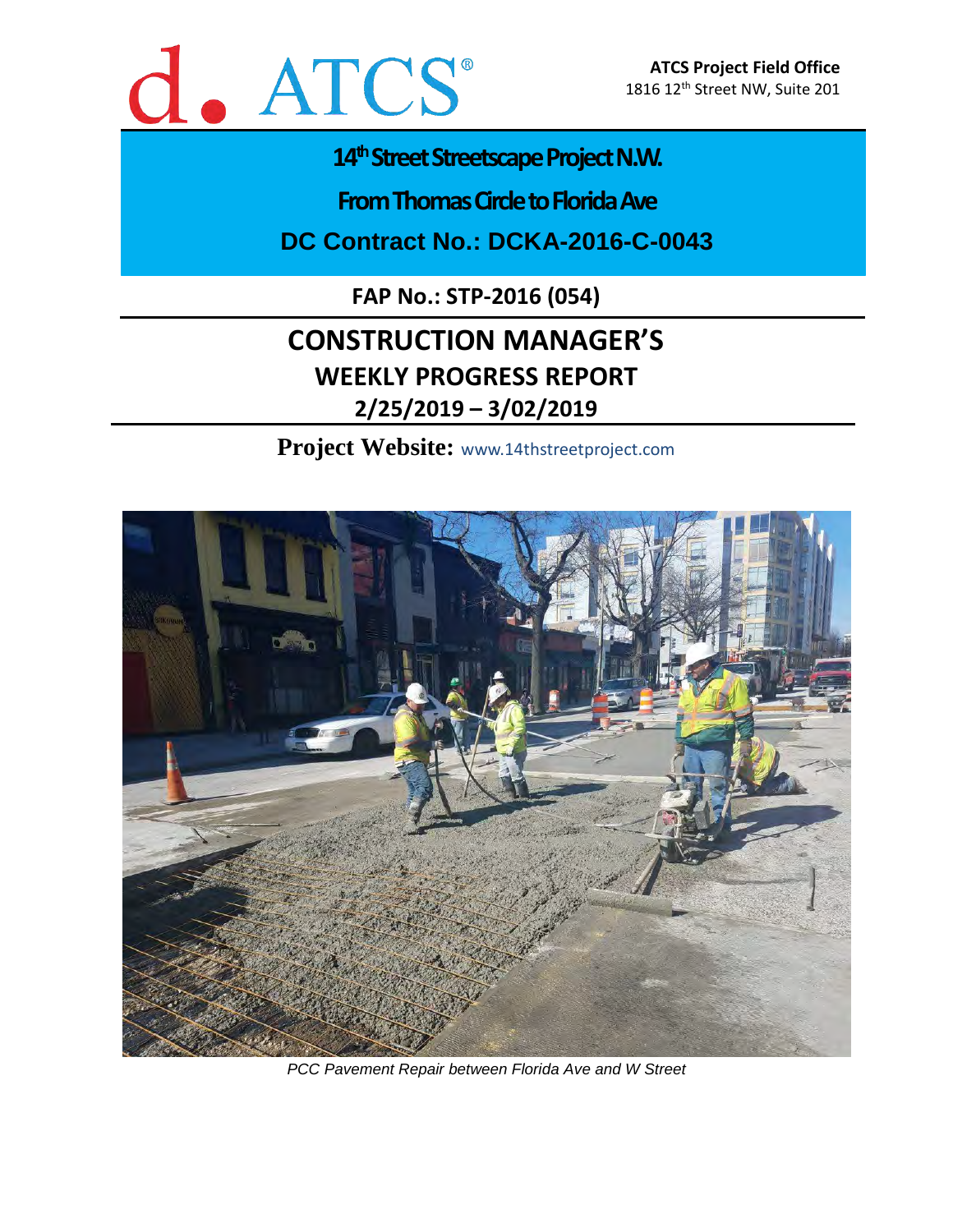

**WEEK ENDING 3/02/2019**

PAGE 2 of 7

# **1. EXECUTIVE SUMMARY**

#### **Project Description:**

The scope of the construction work includes the followings:

- The removal and disposal of existing roadway pavement, curb and gutter and sidewalks, milling of existing asphalt pavement to the extents shown on plans.
- The resurfacing of existing asphalt pavement using 2" Superpave AC surface on 14<sup>th</sup> Street between Thomas Circle and Florida Ave as shown in the plans.
- The replacement of all curbs and gutters with Granite Curbs, 12" Brick Gutter, Concrete Sidewalk, Wheelchair/Bicycle Ramps, and Cobble Stone LID Paver, Bioretention Planters as shown on the plans or as directed.
- The removal and transportation to storage yard of Existing Traffic Signals and Light Poles as shown on plans. Traffic signal relocation and equipment upgrading of Traffic Signals at all intersections of 14<sup>th</sup> Street within the project limit as shown on plans.
- Streetscaping throughout the 14<sup>th</sup> Street corridor as shown in the plans.
- The installation of traffic signing and permanent pavement markings.
- Upgrading of street lighting throughout the 14<sup>th</sup> Street corridor as shown in the plans.
- Construction and upgrading of single catch basin, double catch basin, and triple catch basin.
- Construction / Upgrading of new Watermains, Fire Hydrants
- Full Reconstruction of R Street.
- Installation of new Bus Islands and bus pads as shown on the plans and as directed.
- The installation and use of erosion and sediment control measures as required.
- Mobilization and demobilization, performance of field layout, provision and maintenance of engineer's field facilities, progress photographs, and the proper maintenance of vehicular and pedestrian traffic during construction, including provision of all required construction warning and detour signs and traffic control devices.

#### **Work by Others**

The PEPCO manhole replacement or vault adjustments activities will be done by others approved by PEPCO. The ATCS CM team will coordinate all these activities with the Contractor and PEPCO.

# **2. STATUS OF CONSTRUCTION / PROGRESS SUMMARY**

#### **Progress Summary:**

- 1. Omni onsite excavating and installing electrical conduits and manholes
- 2. Omni is excavating and installing Traffic Signal and Street Light Foundations
- 3. Omni excavating and installing Catch Basins and Sewer Manholes
- 4. Omni excavating and install new water main and Fire Hydrants for DC Water
- 5. Den installing PCC Sidewalk, Granite Curb, Brick Gutter, ADA Ramps
- 6. FMCC excavated and replaced PCC Pavement
- 7. FMCC Electrical Installing Traffic Signal Poles, Transformer Bases, Traffic Control Cabinets, and Pendent Poles
- 8. FMCC onsite providing MOT for Subcontractors

#### **CM Community Outreach Activities**

- 1. Connected with retailers and property owners in project corridor to provide updates and address any questions or concerns.
- 2. Project Website is up and running. Responded to email questions that came through Project Website.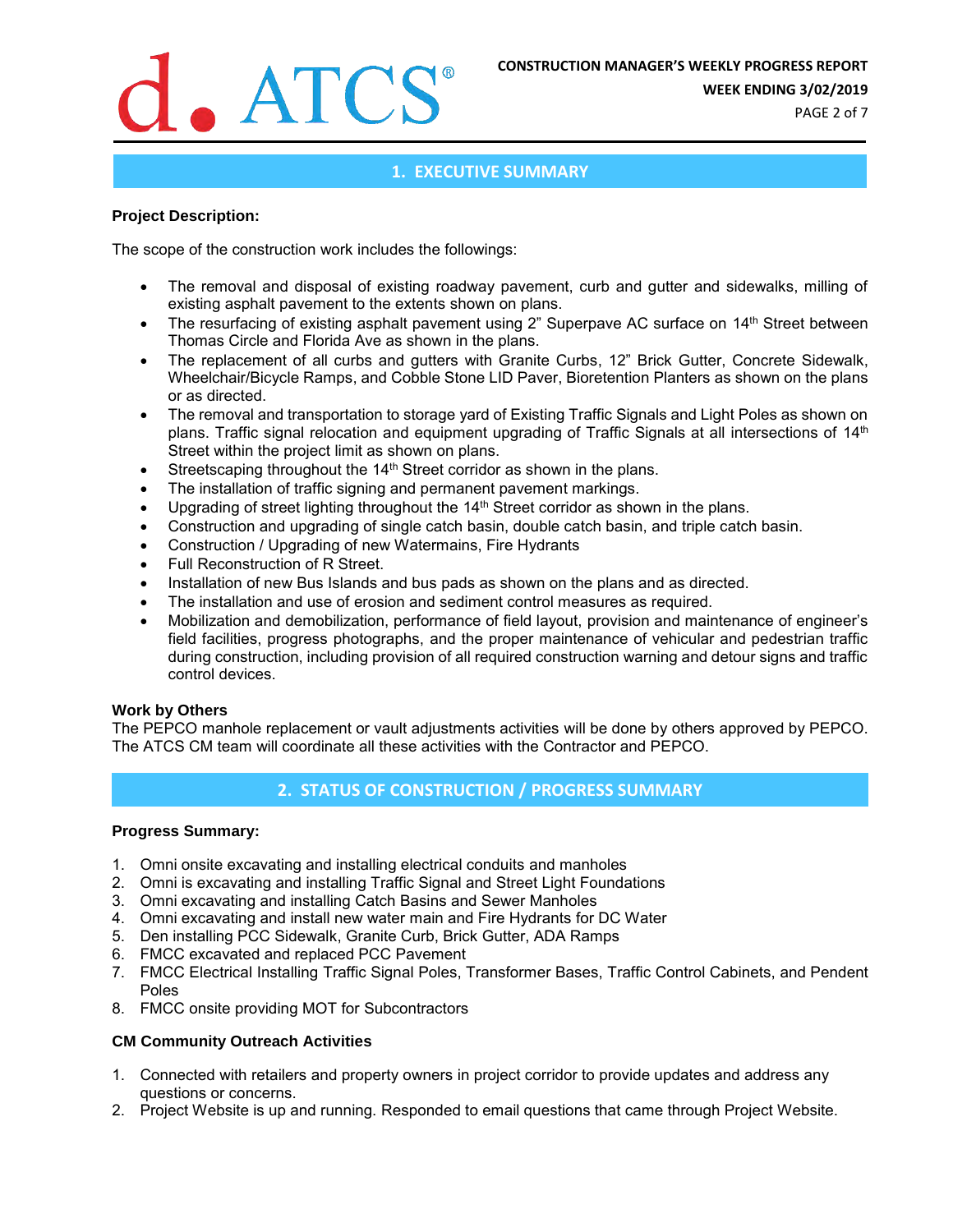

PAGE 3 of 7

# **3. ISSUES / ACTION ITEMS**

- Ongoing Issues / Items: Pepco working on conflicts (approx. 12) and to give CM a report on time frame for design and corrections.
- Bus Shelter Removal DDOT working on cost / budget
- Action Items:
- New Issues / Items: None

# **4. MEETINGS / PROJECT COORDINATION**

Progress Meeting are schedule at the Field Office every Tuesday at 10:30am

**5. DAILY WORK PERFORMED**

#### **Monday 2/25/2019**

- 1. DEN completed the Bump Out at the NW Corner of 14th and P Street
- 2. Omni finished the installation of the new Fire Hydrant on the NW Corner of W Street
- 3. Omni continued working on the Catch Basin # 39 at NE corner of Wallach Street
- 4. FMCC Electrical completed the transfer at all four corners of V Street
- 5. FMCC was onsite providing MOT for these operations

#### **Tuesday 2/26/2019**

- 1. Omni placed backfill and Aggregate Base Material between C54- L83, MH63 to MH64
- 2. Omni placed Class E concrete as PCC after the aggregate base material was approved between C54- L83, MH63 to MH64
- 3. Omni placed DC Water mix concrete for 15" PCC connect pipe CB-39 to existing combine sewer manhole
- 4. FMCC continued PCC Pavement repair between Florida and W Street
- 5. DEN finished the bump out at the SE corner of  $14<sup>th</sup>$  and Corcoran
- 6. FMCC was onsite providing MOT for these operations

#### **Wednesday 2/27/2019**

- 1. DEN started the bump out at the NW corner of  $14<sup>th</sup>$  and Q Street
- 2. Omni formed and poured the Street Light Foundation for L125
- 3. Omni placed backfill, Aggregate Base and PCC Base between MH63 to MH64, MH66-MH68, C52-L81
- 4. Omni excavated and installed CB-30
- 5. Omni continue to excavate and install 2" PVC Conduit between C60 to L125
- 6. FMCC continued with the PCC Pavement repair between Florida Ave and W Street
- 7. FMCC was onsite providing MOT for these operations

#### **Thursday 2/28/2019**

- 1. Omni abandoned and removed the old fire hydrant at the NE corner of  $14<sup>th</sup>$  and Q
- 2. Omni placed temporary asphalt over previously poured PCC Base
- 3. FMCC continued with the PCC Pavement repair between W Street and V Street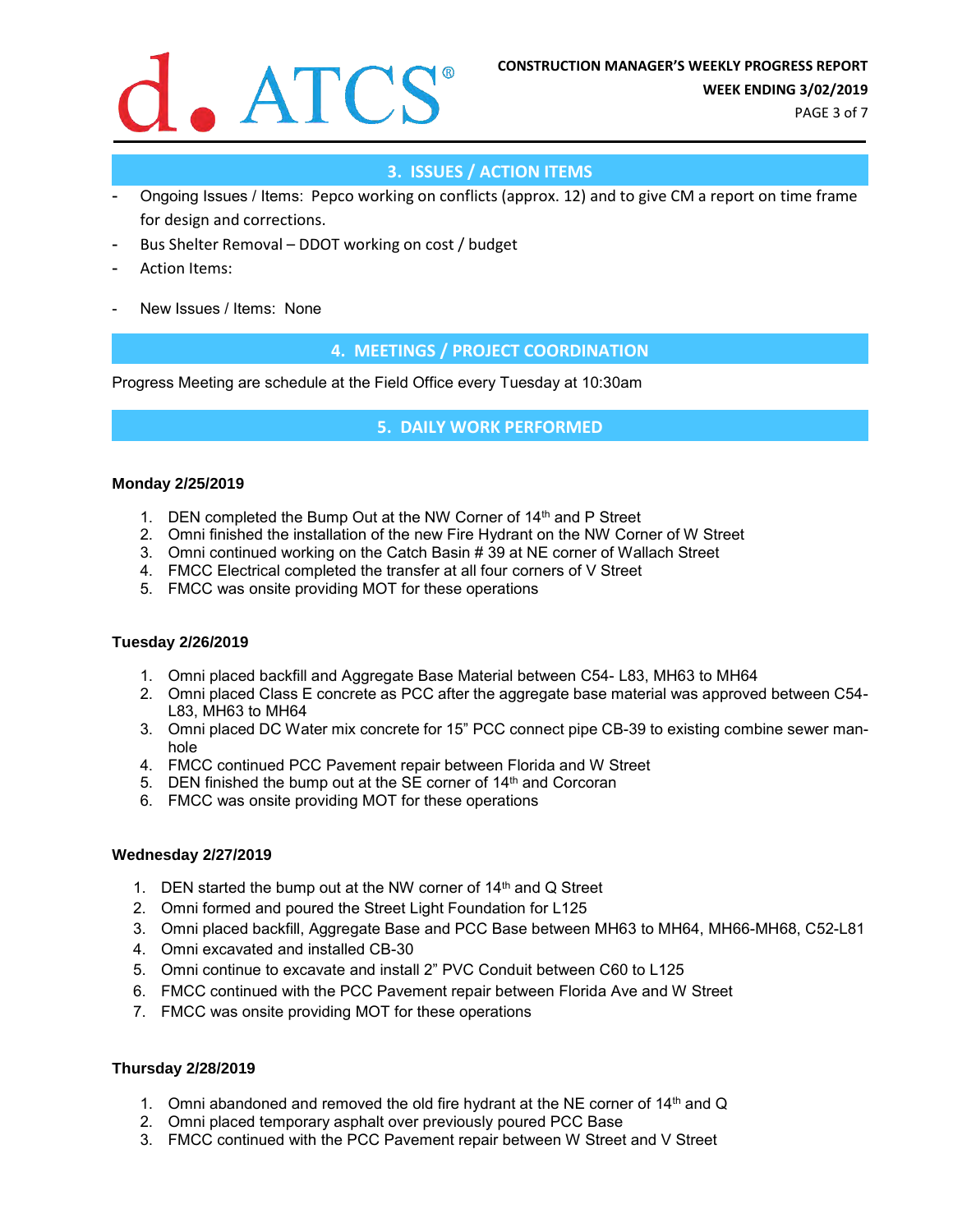

PAGE 4 of 7

- 4. Omni formed and poured the other Street Light Foundation at 14<sup>th</sup> and Corcoran
- 5. DEN continued the ump out at the NE corner of  $14<sup>th</sup>$  and Q Street
- 6. FMCC was onsite providing MOT for these operations

#### **Friday 3/01/2019**

- 1. Omni continued to work on the Combine Sewer Manhole at  $14<sup>th</sup>$  and Wallach Street
- 2. All other operations were cancelled due to optional inclement weather
- 3. FMCC was onsite providing MOT for these operations

#### **Saturday 3/02/2019**

- 1. FMCC was onsite removing the lane closure between Florida Ave and W Street for the weekend
- 2. FMCC also continued to saw cut between W Street and V Street and at other area in preparation for the PCC Pavement repair, and bump out construction
- 3. FMCC was onsite providing MOT for these operations

#### **6. INSPECTION & MATERIAL TESTS PERFORMED**

- QA/QC was onsite preforming compaction testing of backfill and aggregate base material
- 2/28/19 39.0 CY of Class C Concrete Slump 4.25", Air 7.0%, Temp. 68 F and four (4) Cylinders were made

## **7. RFI's / SUBMITTALS**

- Requests For Information:
	- o We have received 19 RFIs; 17 RFIs have been answered.
- Submittals:
- o We have received 74 Submittals; 72 Submittals have been Approved

**8. CHANGE ORDERS/TASK ORDERS**

 $\circ$  CM Task Order Modification submitted to DDOT for time extension was approved

## **9. DBE or CBE PARTICIPATION SUMMARIES**

- ATCS CBE / DBE Activity:
	- $\circ$  Hayat Brown LLC.: Provided Office Engineering and Inspection support for this project.
- Fort Myer Construction Corp. DBE Activity:
	- o Omni Excavators Inc.
	- o Den United LLC.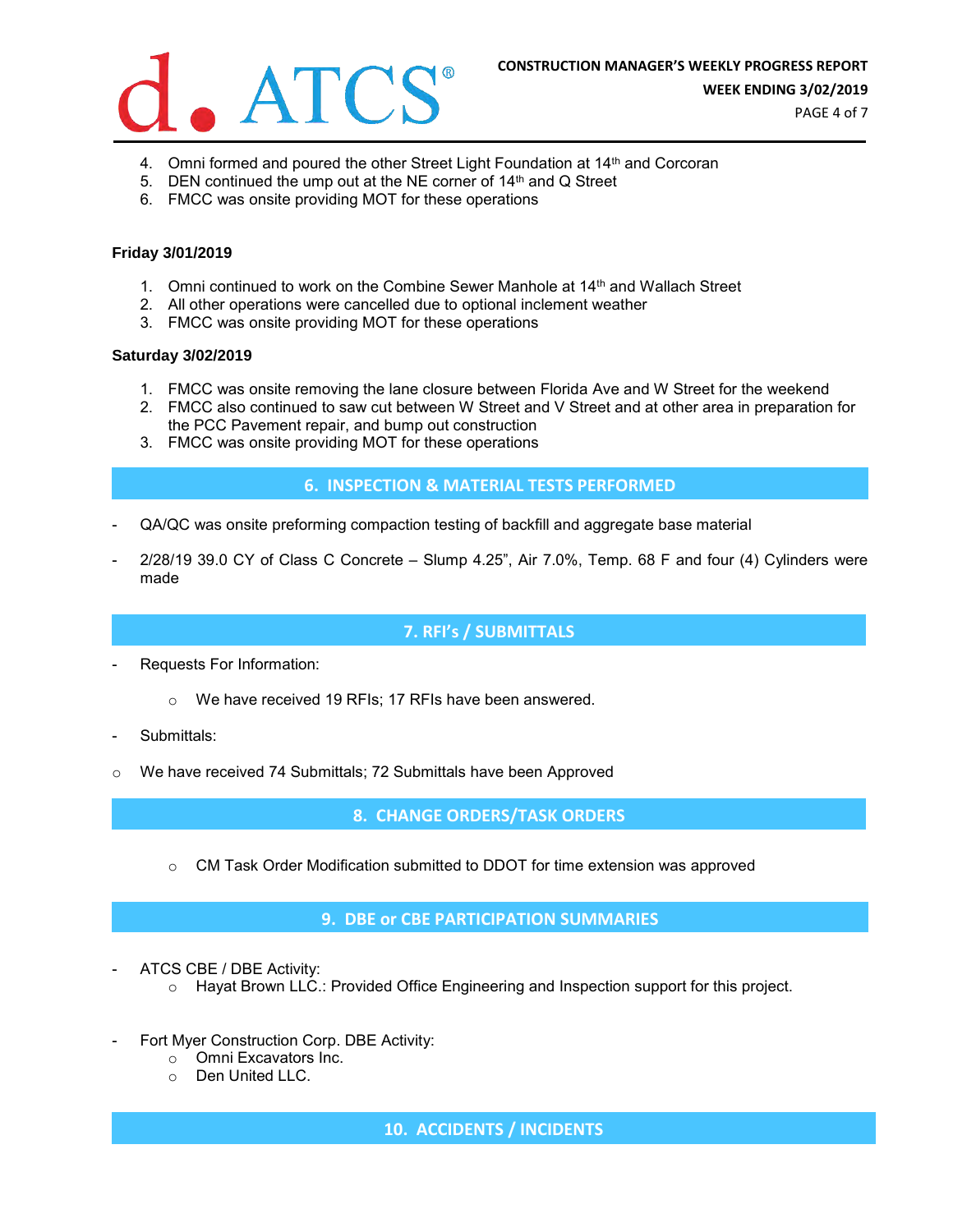

**11. PHOTOS OF WORK PERFORMED THIS PERIOD**



*Bump Out at the NW corner of 14th and P Street*



*ADA Ramp installed at the SE corner of Corcoran Street*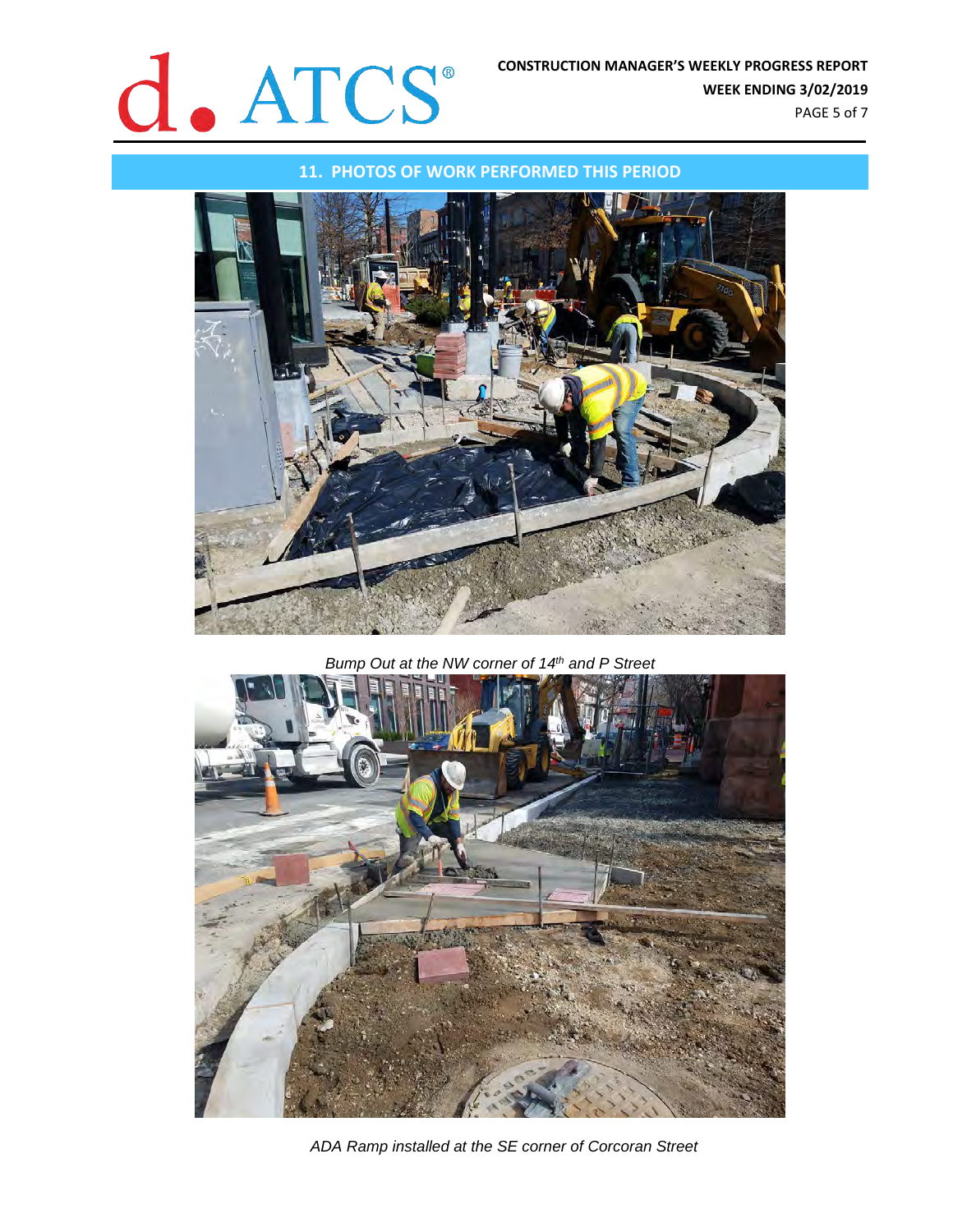



*Removing of old Traffic Signal Foundation*



*Installation new PCC Sidewalk*